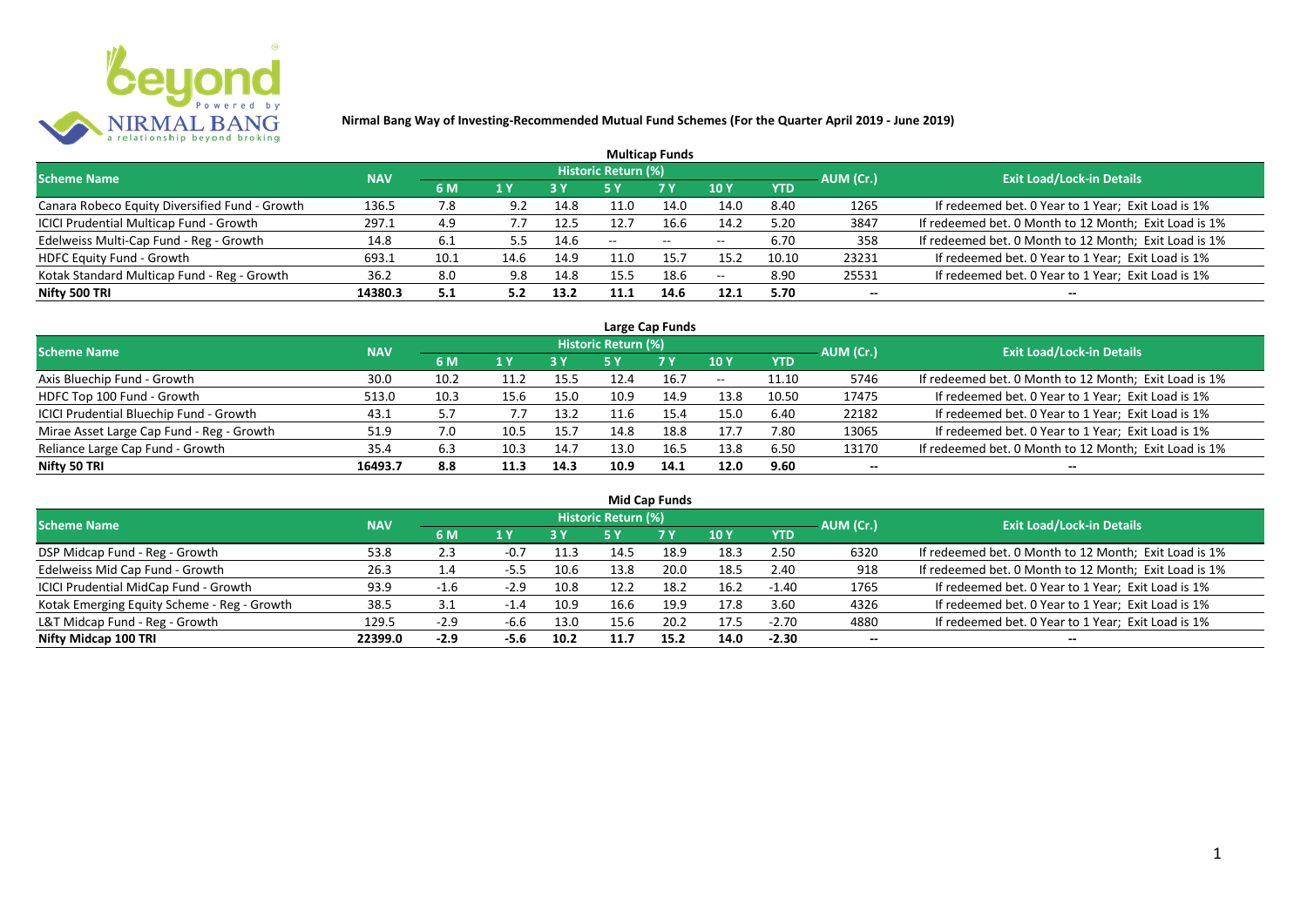

|                                           |            |     |        |      |                            | Large & Midcap |      |            |           |                                                    |
|-------------------------------------------|------------|-----|--------|------|----------------------------|----------------|------|------------|-----------|----------------------------------------------------|
| <b>Scheme Name</b>                        | <b>NAV</b> |     |        |      | <b>Historic Return (%)</b> |                |      |            | AUM (Cr.) | <b>Exit Load/Lock-in Details</b>                   |
|                                           |            | 6 M |        |      |                            | 7 Y            | 10 Y | <b>YTD</b> |           |                                                    |
| Canara Robeco Emerging Equities - Growth  | 94.0       |     | ⊥.b    | 15.0 | 17.9                       | 22.G           | 21.6 | 5.60       | 4890      | If redeemed bet. 0 Year to 1 Year; Exit Load is 1% |
| IDFC Core Equity Fund - Reg - Growth      | 44.8       | 0.9 |        | 11.5 | 11.0                       | 13.8           | 10.8 | 1.50       | 3015      | If redeemed bet. 0 Day to 365 Day; Exit Load is 1% |
| Principal Emerging Bluechip Fund - Growth | 103.1      | 1.0 | $-3.0$ | 13.5 | 16.2                       |                | 18.2 | 2.00       | 2236      | If redeemed bet. 0 Year to 1 Year; Exit Load is 1% |
| NIFTY Large Midcap 250 TRI                | 7216.5     | 2.6 | 2.0    | 13.4 | 12.6                       | 16.4           | 13.8 | 3.20       | --        | $- -$                                              |

|                                                |            |       |        |      |                     | <b>Focused Funds</b> |       |            |           |                                                       |
|------------------------------------------------|------------|-------|--------|------|---------------------|----------------------|-------|------------|-----------|-------------------------------------------------------|
| <b>Scheme Name</b>                             | <b>NAV</b> |       |        |      | Historic Return (%) |                      |       |            | AUM (Cr.) | <b>Exit Load/Lock-in Details</b>                      |
|                                                |            | 6 M   | 1 V    |      |                     | 7 Y                  | 10Y   | <b>YTD</b> |           |                                                       |
| Axis Focused 25 Fund - Growth                  | 28.4       |       |        | 16.1 | 14.7                | $ -$                 | $- -$ | 6.10       | 7978      | If redeemed bet. 0 Month to 12 Month; Exit Load is 1% |
| <b>IDFC Focused Equity Fund - Reg - Growth</b> | 36.8       | ـ . ـ | $-7.0$ | 12.3 | 8.9                 |                      | 9.4   | 4.30       | 1646      | If redeemed bet. 0 Days to 365 Days; Exit Load is 1%  |
| SBI Focused Equity Fund - Growth               | 143.4      | 8.3   |        | 14.4 | 15.3                |                      | 19.3  | 8.50       | 4634      | If redeemed bet. 0 Year to 1 Year; Exit Load is 1%    |
| <b>S&amp;P BSE 500</b>                         | 15277.1    | 4.3   | 3.8    | 11.9 | 9.8                 | 13.0                 | 10.8  | 5.10       | --        | --                                                    |

| <b>Small Cap Funds</b>                         |            |        |         |                     |      |                          |            |            |           |                                                    |  |  |  |
|------------------------------------------------|------------|--------|---------|---------------------|------|--------------------------|------------|------------|-----------|----------------------------------------------------|--|--|--|
| <b>Scheme Name</b>                             | <b>NAV</b> |        |         | Historic Return (%) |      |                          |            |            | AUM (Cr.) | <b>Exit Load/Lock-in Details</b>                   |  |  |  |
|                                                |            | 6 M    | 1 Y     |                     | 5 Y  | <b>7Y</b>                | <b>10Y</b> | <b>YTD</b> |           |                                                    |  |  |  |
| Franklin India Smaller Companies Fund - Growth | 52.8       | 0.5    | $-9.3$  | 7.4                 | 14.1 | 22.0                     | 19.0       | 0.60       | 7577      | If redeemed bet. 0 Year to 1 Year; Exit Load is 1% |  |  |  |
| HDFC Small Cap Fund - Growth                   | 42.0       | -1.5   | -6.6    | 15.5                | 15.4 | 18.2                     | 16.1       | $-1.30$    | 8403      | If redeemed bet. 0 Year to 1 Year; Exit Load is 1% |  |  |  |
| L&T Emerging Businesses Fund - Reg - Growth    | 23.4       | $-5.7$ |         | 14.8                | 15.6 | $\overline{\phantom{a}}$ | $- -$      | $-5.70$    | 6177      | If redeemed bet. 0 Year to 1 Year; Exit Load is 1% |  |  |  |
| Reliance Small Cap Fund - Growth               | 39.1       | $-2.7$ | $-8.2$  | 13.7                | 16.6 | 23.3                     | $- -$      | $-1.70$    | 8438      | If redeemed bet. 0 Year to 1 Year; Exit Load is 1% |  |  |  |
| SBI Small Cap Fund - Growth                    | 50.7       | $-0.1$ | $-3.9$  | 15.4                |      | 25.1                     | $- -$      | 0.60       | 2188      | If redeemed bet. 0 Year to 1 Year; Exit Load is 1% |  |  |  |
| Nifty Smallcap 100 TRI                         | 7498.8     | $-4.3$ | $-17.0$ | 4.2                 | 4.8  | 10.7                     | 10.3       | $-4.30$    | --        |                                                    |  |  |  |

#### **ELSS Schemes (Tax Saving u/s 80-C)**

| Scheme Name                                   | <b>NAV</b> |        |        | Historic Return (%) |        |                                                |                          | AUM (Cr.)  | <b>Exit Load/Lock-in Details</b> |       |
|-----------------------------------------------|------------|--------|--------|---------------------|--------|------------------------------------------------|--------------------------|------------|----------------------------------|-------|
|                                               |            | 6 M    |        |                     |        | 7 <sub>Y</sub>                                 | 10 Y                     | <b>YTD</b> |                                  |       |
| Aditya Birla Sun Life Tax Relief 96 - Growth  | 30.9       | $-0.2$ | $-2.4$ | 11.6                | 14.2   | 18.0                                           | 14.1                     | $-0.10$    | 8913                             | Nil   |
| Axis Long Term Equity Fund - Growth           | 45.4       | 4.7    | 5.0    | 13.5                | 15.3   | 20.5                                           | $- -$                    | 5.90       | 19817                            | Nil   |
| IDFC Tax Advantage (ELSS) Fund - Reg - Growth | 56.5       | 4.0    | $-0.6$ | 13.4                | 13.5   | 17.8                                           | 15.4                     | 4.70       | 2063                             | Nil   |
| Invesco India Tax Plan - Growth               | 51.3       | 4.2    |        | 12.7                | 13.8   | 17.5                                           | 16.4                     | 4.80       | 870                              | Nil   |
| Mirae Asset Tax Saver Fund - Reg - Growth     | 17.9       | 6.6    | 10.0   | 18.9                | $\sim$ | $\hspace{0.1mm}-\hspace{0.1mm}-\hspace{0.1mm}$ | $\overline{\phantom{m}}$ | 7.60       | 2112                             | Nil   |
| <b>S&amp;P BSE 200 TRI</b>                    | 5862.1     | 5.7    | 7.2    | 13.8                | 11.4   | 14.8                                           | 12.4                     | 6.50       | $-$                              | $- -$ |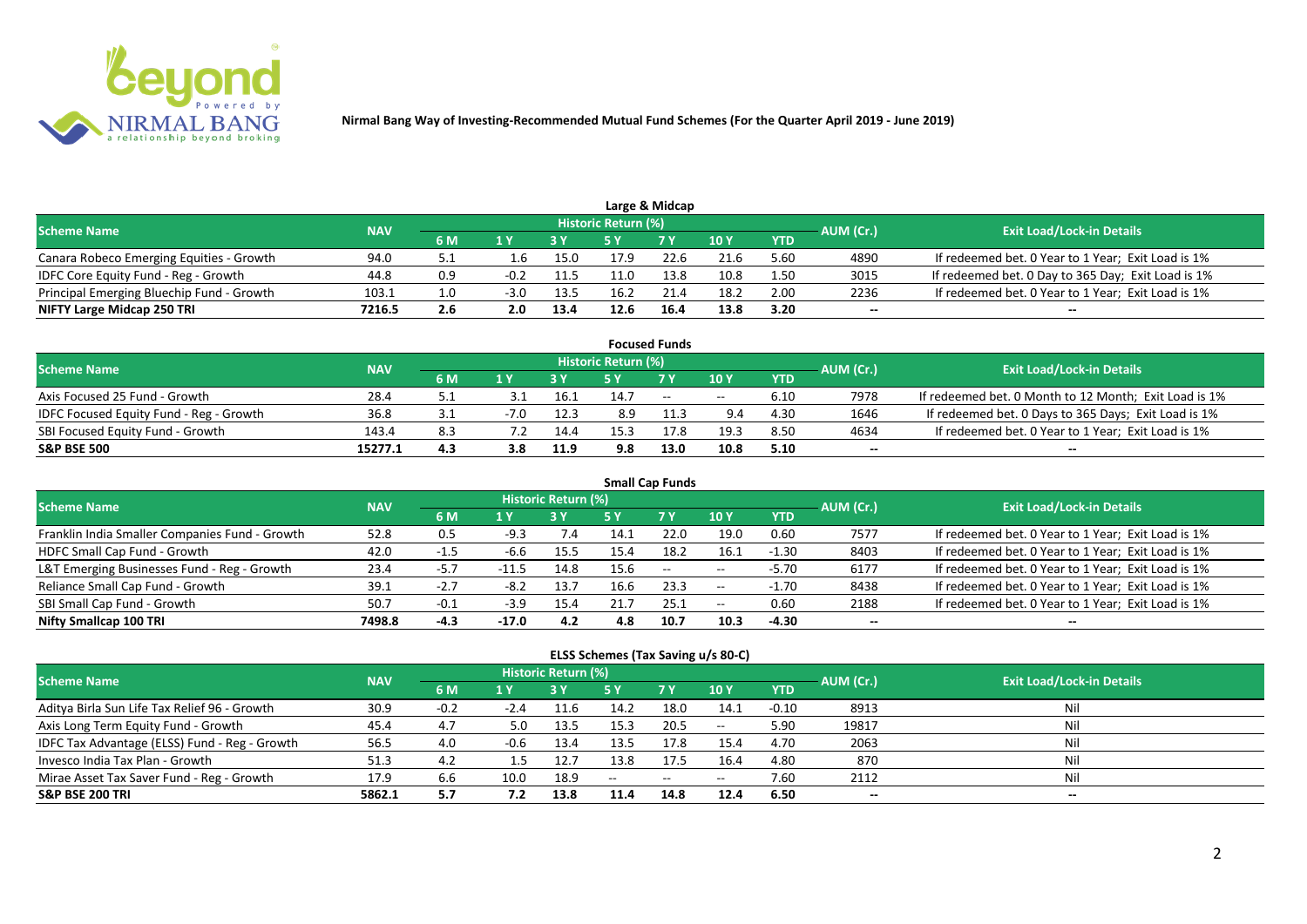

| <b>Contra/Value Fund</b>                  |            |     |     |                     |      |            |      |            |           |                                                       |  |  |  |
|-------------------------------------------|------------|-----|-----|---------------------|------|------------|------|------------|-----------|-------------------------------------------------------|--|--|--|
| <b>Scheme Name</b>                        | <b>NAV</b> |     |     | Historic Return (%) |      |            |      |            | AUM (Cr.) | <b>Exit Load/Lock-in Details</b>                      |  |  |  |
|                                           |            | 6 M |     |                     |      | <b>7 Y</b> | 10Y  | <b>YTD</b> |           |                                                       |  |  |  |
| Kotak India EQ Contra Fund - Reg - Growth | 53.:       |     |     | 15.1                |      | 14.9       | 13.3 | 6.40       | 853       | If redeemed bet. 0 Year to 1 Year; Exit Load is 1%    |  |  |  |
| Tata Equity P/E Fund - Reg - Growth       | 134.5      | 2.1 |     | 14.2                |      | 7.6        | 16.0 | 2.60       | 5602      | If redeemed bet. 0 Month to 12 Month; Exit Load is 1% |  |  |  |
| UTI Value Opportunities Fund - Growth     | 61.0       |     | 9.ء | 9.4                 | 8.1  | 11.9       | 12.4 | 4.40       | 4571      | If redeemed bet. 0 Year to 1 Year; Exit Load is 1%    |  |  |  |
| Nifty 500 TRI                             | 14380.3    | 5.1 |     | 13.2                | 11.1 | 14.6       | 12.1 | 5.70       | --        | $- -$                                                 |  |  |  |

| Sector/Thematic                                                           |            |                                       |        |                            |            |      |               |         |           |                                                    |  |  |
|---------------------------------------------------------------------------|------------|---------------------------------------|--------|----------------------------|------------|------|---------------|---------|-----------|----------------------------------------------------|--|--|
| <b>Scheme Name</b>                                                        | <b>NAV</b> |                                       |        | <b>Historic Return (%)</b> |            |      |               |         | AUM (Cr.) | <b>Exit Load/Lock-in Details</b>                   |  |  |
|                                                                           |            | <b>7Y</b><br>6 M<br>5 Y<br>1 Y<br>3 Y |        | <b>10Y</b>                 | <b>YTD</b> |      |               |         |           |                                                    |  |  |
| Canara Robeco Consumer Trends Fund - Reg - Growth                         | 39.4       | 3.2                                   | 5.1    | 14.9                       | 15.3       | 17.3 | $\sim$ $-$    | 4.50    | 335       | If redeemed bet. 0 Year to 1 Year; Exit Load is 1% |  |  |
| Mirae Asset Great Consumer Fund - Growth                                  | 34.3       | $-0.7$                                | 3.6    | 16.2                       | 14.5       | 17.6 | $\sim$ $\sim$ | 0.00    | 777       | If redeemed bet. 0 Year to 1 Year; Exit Load is 1% |  |  |
| <b>ICICI Prudential Technology Fund - Growth</b>                          | 59.1       | 4.4                                   | 8.4    | 11.9                       | 12.2       | 18.2 | 20.8          | 4.40    | 456       | If redeemed bet. 0 Day to 15 Day; Exit Load is 1%  |  |  |
| Reliance Pharma Fund - Growth                                             | 140.3      | $-6.2$                                | $-3.6$ | 2.5                        | 8.7        | 13.8 | 18.5          | $-6.20$ | 2492      | If redeemed bet. 0 Year to 1 Year; Exit Load is 1% |  |  |
| ICICI Prudential Banking and Financial Services Fund -<br>Retail - Growth | 67.8       | 11.7                                  | 14.5   | 20.3                       | 17.6       | 22.1 | 19.3          | 11.30   | 3299      | If redeemed bet. 0 Day to 15 Day; Exit Load is 1%  |  |  |
| Reliance Banking Fund - Growth                                            | 292.2      | 10.3                                  | 9.2    | 18.3                       | 14.9       | 18.0 | 17.2          | 10.30   | 3203      | If redeemed bet. 0 Year to 1 Year; Exit Load is 1% |  |  |
| Nifty 500 TRI                                                             | 14380.3    | 5.1                                   | 5.2    | 13.2                       | 11.1       | 14.6 | 12.1          | 5.70    | $- -$     | $\overline{\phantom{a}}$                           |  |  |

| <b>Dynamic Asset Allocation Funds</b>            |            |     |      |                            |                          |           |                          |            |           |                                                         |  |  |  |
|--------------------------------------------------|------------|-----|------|----------------------------|--------------------------|-----------|--------------------------|------------|-----------|---------------------------------------------------------|--|--|--|
| <b>Scheme Name</b>                               | <b>NAV</b> |     |      | <b>Historic Return (%)</b> |                          |           |                          |            |           |                                                         |  |  |  |
|                                                  |            | 6 M | 1 Y  |                            | <b>5 Y</b>               | <b>7Y</b> | <b>10Y</b>               | <b>YTD</b> | AUM (Cr.) | <b>Exit Load/Lock-in Details</b>                        |  |  |  |
| ICICI Prudential Balanced Advantage Fund - Reg - | 36.1       |     | 7.7  |                            | 10.4                     | 13.8      |                          | 4.90       | 29105     | If redeemed bet. 0 Year to 1 Year; Exit Load is 1%      |  |  |  |
| Growth                                           |            | 4.8 |      | 10.0                       |                          |           | 13.1                     |            |           |                                                         |  |  |  |
| Invesco India Dynamic Equity Fund - Growth       | 29.3       | 5.7 | 2.5  | 10.7                       | 10.2                     | 14.0      | 12.9                     | 6.30       | 995       | If redeemed bet. 0 Month to 3 Month; Exit Load is 0.25% |  |  |  |
| SBI Dynamic Asset Allocation Fund - Reg - Growth | 13.4       | 2.6 | 2.8  | 8.0                        | $\overline{\phantom{a}}$ | $\sim$    | $\overline{\phantom{a}}$ | 2.60       | 669       | If redeemed bet. 0 Month to 12 Month; Exit Load is 1%   |  |  |  |
| NIFTY 50 Hybrid Composite Debt 65:35 Index       | 10163.7    | 7.9 | 11.7 | 12.3                       | 10.4                     | 12.4      | 10.8                     | 8.40       | --        | --                                                      |  |  |  |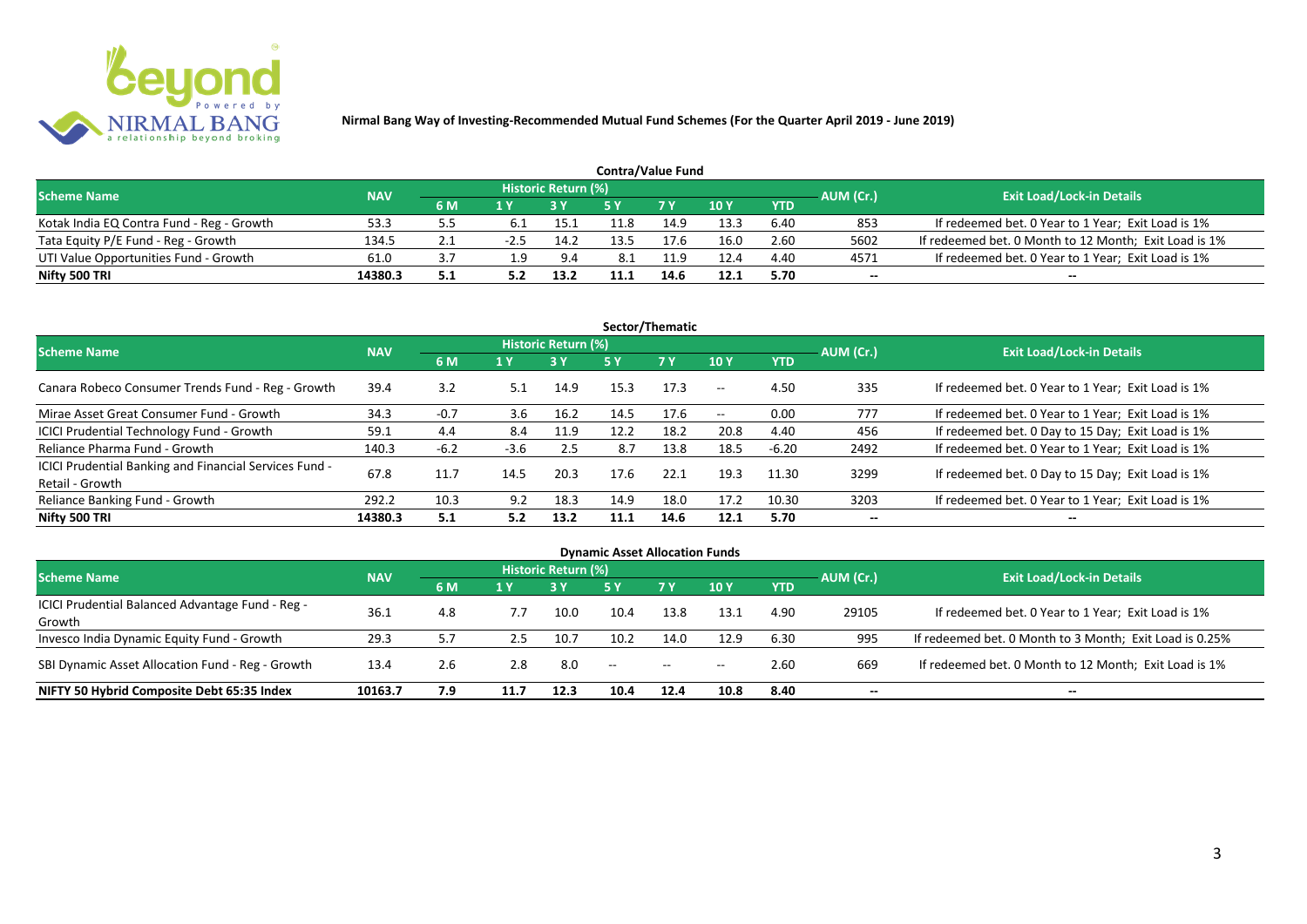

| <b>Hybrid Aggressive</b>                        |            |     |        |                     |       |        |            |            |           |                                                       |  |  |  |
|-------------------------------------------------|------------|-----|--------|---------------------|-------|--------|------------|------------|-----------|-------------------------------------------------------|--|--|--|
| <b>Scheme Name</b>                              | <b>NAV</b> |     |        | Historic Return (%) |       |        |            |            | AUM (Cr.) | <b>Exit Load/Lock-in Details</b>                      |  |  |  |
|                                                 |            | 6 M | 1 Y    |                     | 5 Y   | 7 Y    | <b>10Y</b> | <b>YTD</b> |           |                                                       |  |  |  |
| HDFC Hybrid Equity Fund - Growth                | 54.7       | 6.2 | 7.3    | 9.5                 | כ.    | $-1.6$ | 11.5       | 6.50       | 22665     | If redeemed bet. 0 Year to 1 Year; Exit Load is 1%    |  |  |  |
| ICICI Prudential Equity & Debt Fund - Growth    | 136.1      | 6.1 | 8.5    | 12.6                |       | 16.1   | 15.1       | 6.30       | 26036     | If redeemed bet. 0 Year to 1 Year; Exit Load is 1%    |  |  |  |
| Mirae Asset Hybrid - Equity Fund - Reg - Growth | 15.0       | 6.7 | 10.7   | 13.2                | $- -$ | $\sim$ | $- -$      | 7.30       | 2038      | If redeemed bet. 0 Year to 1 Year; Exit Load is 1%    |  |  |  |
| Reliance Equity Hybrid Fund - Growth            | 54.3       | 2.3 | $-0.2$ | 9.3                 | 10.6  | 13.9   | 13.1       | 2.80       | 11257     | If redeemed bet. 0 Month to 12 Month; Exit Load is 1% |  |  |  |
| Canara Robeco Equity Hybrid Fund - Growth       | 161.1      | 6.6 | 8.8    | 12.2                | 12.2  | 14.4   | 13.9       | 7.10       | 2242      | If redeemed bet. 0 Year to 1 Year; Exit Load is 1%    |  |  |  |
| NIFTY 50 Hybrid Composite Debt 65:35 Index      | 10163.7    | 7.9 | 11.7   | 12.3                | 10.4  | 12.4   | 10.8       | 8.40       | --        |                                                       |  |  |  |
|                                                 |            |     |        |                     |       |        |            |            |           |                                                       |  |  |  |

| <b>Arbitrage Fund</b>                      |            |     |     |                            |     |     |     |            |           |                                                         |  |  |  |
|--------------------------------------------|------------|-----|-----|----------------------------|-----|-----|-----|------------|-----------|---------------------------------------------------------|--|--|--|
| <b>Scheme Name</b>                         | <b>NAV</b> |     |     | <b>Historic Return (%)</b> |     |     |     |            | AUM (Cr.) | <b>Exit Load/Lock-in Details</b>                        |  |  |  |
|                                            |            | 1 M | 3 M | 6 M                        |     | 2V  |     | <b>YTD</b> |           |                                                         |  |  |  |
| IDFC Arbitrage Fund - Reg - Growth         | 23.7       |     |     |                            |     |     | 6.2 | 6.80       | 4643      | If redeemed bet. 0 Month to 1 Month; Exit Load is 0.25% |  |  |  |
| Kotak Equity Arbitrage Fund - Reg - Growth | 26.8       | 6.8 | 1.4 | 6.5                        | b.b | 6.4 | 6.3 | 6.50       | 13360     | If redeemed bet. 0 Day to 30 Day; Exit Load is 0.25%    |  |  |  |
| Reliance Arbitrage Fund - Growth           | 19.2       |     |     |                            |     |     | 6.4 | 6.70       | 8535      | If redeemed bet. 0 Month to 1 Month; Exit Load is 0.25% |  |  |  |

|                                          |            |       |       |                            |                   | <b>Equity Saver</b> |                          |            |                          |                                                       |
|------------------------------------------|------------|-------|-------|----------------------------|-------------------|---------------------|--------------------------|------------|--------------------------|-------------------------------------------------------|
| <b>Scheme Name</b>                       | <b>NAV</b> |       |       | <b>Historic Return (%)</b> |                   |                     |                          |            | AUM (Cr.)                | <b>Exit Load/Lock-in Details</b>                      |
|                                          |            | 6 M   |       |                            |                   | <b>7Y</b>           | <b>10Y</b>               | <b>YTD</b> |                          |                                                       |
| Axis Equity Saver Fund - Reg - Growth    | 13.0       | 4.5   | 6.b   | 8.4                        | $\hspace{0.05cm}$ | $\sim$              | $\overline{\phantom{a}}$ | 4.80       | 769                      | If redeemed bet. 0 Month to 12 Month; Exit Load is 1% |
| HDFC Equity Savings Fund - Growth        | 37.3       | 4.9   | 7.0   | 10.4                       | 8.6               |                     | 9.8                      | 5.00       | 5614                     | If redeemed bet. 0 Year to 1 Year; Exit Load is 1%    |
| Kotak Equity Savings Fund - Reg - Growth | 14.4       | 3.8   | -6.1  | 8.5                        | --                | $  \,$              | $- -$                    | 3.70       | 2158                     | If redeemed bet. 0 Year to 1 Year; Exit Load is 1%    |
| CRISIL Hybrid 50+50 - Moderate Index*    | $- -$      | $- -$ | $- -$ | $- -$                      |                   | $- -$               | $\overline{\phantom{a}}$ | $- -$      | $\overline{\phantom{a}}$ | $- -$                                                 |

| <b>Liquid Funds</b>                            |            |           |     |                            |             |           |            |                 |           |                                  |  |  |  |
|------------------------------------------------|------------|-----------|-----|----------------------------|-------------|-----------|------------|-----------------|-----------|----------------------------------|--|--|--|
| <b>Scheme Name</b>                             | <b>NAV</b> |           |     | <b>Historic Return (%)</b> |             |           | <b>YTM</b> | Avg             | AUM (Cr.) | <b>Exit Load/Lock-in Details</b> |  |  |  |
|                                                |            | <b>1W</b> | 2W  | 1 M                        | 3 M         | <b>1Y</b> |            | <b>Maturity</b> |           |                                  |  |  |  |
| Axis Liquid Fund - Growth                      | 2097.7     | 6.9       | 6.8 |                            | $\sqrt{.4}$ | 7.5       | 6.8        | 0.10            | 32993     | Nil                              |  |  |  |
| Franklin India Liquid Fund - Super IP - Growth | 2832.8     | 6.4       | 6.6 | 7.0                        | 7.5         |           |            | 0.06            | 12783     | Nil                              |  |  |  |
| Kotak Liquid Scheme - Reg - Growth             | 3831.0     | 6.3       | 6.4 | 6.9                        |             | 7.4       | 6.8        | 0.10            | 31694     | Nil                              |  |  |  |
| Reliance Liquid Fund - Growth                  | 4612.8     | 7.0       | 7.0 | 7.4                        | 7.5         | 7.6       |            | 0.10            | 31841     | Nil                              |  |  |  |
| UTI Liquid Cash Plan - Reg - Growth            | 3098.4     | 6.9       | 6.9 | 7.2                        | 7.4         |           | 7.0        | 0.10            | 43477     | Nil                              |  |  |  |
| <b>CRISIL Liquid Fund Index</b>                | $- -$      | 6.3       | 6.2 | 7.2                        | $\sim$      | $-$       | $- -$      | $- -$           | $- -$     | $\sim$                           |  |  |  |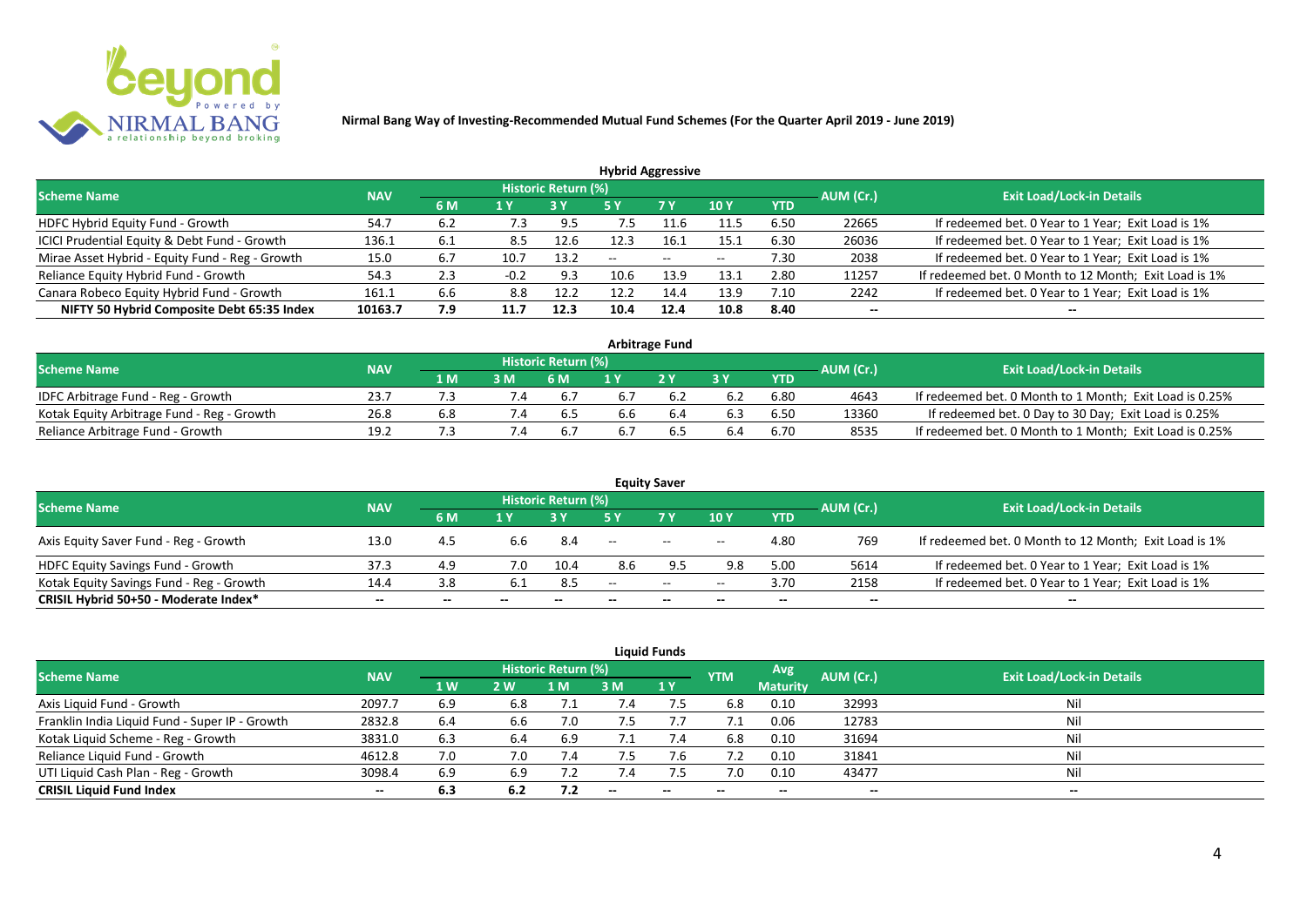

| Ultra Short Fund                                  |            |     |     |                            |     |                   |                          |                 |           |                                  |  |  |  |
|---------------------------------------------------|------------|-----|-----|----------------------------|-----|-------------------|--------------------------|-----------------|-----------|----------------------------------|--|--|--|
| <b>Scheme Name</b>                                | <b>NAV</b> |     |     | <b>Historic Return (%)</b> |     |                   | <b>YTM</b>               | Avg             | AUM (Cr.) | <b>Exit Load/Lock-in Details</b> |  |  |  |
|                                                   |            | 1 M | 3M  | 6 M                        |     | 3Y                |                          | <b>Maturity</b> |           |                                  |  |  |  |
| Aditya Birla Sun Life Savings Fund - Reg - Growth | 375.9      | 8.8 | 8.7 | 8.8                        | 8.6 | 8.0               | 8.1                      | 0.55            | 15788     | Nil                              |  |  |  |
| HDFC Ultra Short Term Fund - Reg - Growth         | 10.6       | 8.0 | 8.0 | 8.3                        | $-$ | $- -$             | د. ا                     | 0.41            | 6196      | Nil                              |  |  |  |
| IDFC Ultra Short Term Fund - Reg - Growth         | 10.8       | 8.5 | 8.4 | 8.5                        | $-$ | $\hspace{0.05cm}$ | 7.0                      | 0.37            | 2549      | Nil                              |  |  |  |
| Kotak Savings Fund - Reg - Growth                 | 30.5       | 8.5 | 8.0 | 8.3                        | 8.1 |                   |                          | 0.47            | 13037     | Nil                              |  |  |  |
| SBI Magnum Ultra Short Duration Fund - Growth     | 4214.8     | 8.2 | 8.0 | 8.2                        | 8.3 | 7.4               | 7.4                      | 0.49            | 8691      | Nil                              |  |  |  |
| <b>NIFTY Ultra Short Duration Debt Index</b>      | 3850.4     | 8.5 | 8.2 | 8.3                        | 8.4 | 7.6               | $\overline{\phantom{a}}$ | $- -$           | --        | $- -$                            |  |  |  |

| <b>Money Market Fund</b>                                   |            |                |       |                     |     |           |            |                 |           |                                  |  |  |  |
|------------------------------------------------------------|------------|----------------|-------|---------------------|-----|-----------|------------|-----------------|-----------|----------------------------------|--|--|--|
| <b>Scheme Name</b>                                         | <b>NAV</b> |                |       | Historic Return (%) |     |           | <b>YTM</b> | Avg             | AUM (Cr.) | <b>Exit Load/Lock-in Details</b> |  |  |  |
|                                                            |            | 1 <sub>M</sub> | 3 M   | 6 M                 | 1 Y | <b>3Y</b> |            | <b>Maturity</b> |           |                                  |  |  |  |
| Aditya Birla Sun Life Money Manager Fund - Reg -<br>Growth | 254.7      | 8.6            | 8.4   | 8.5                 | 8.5 | 7.5       | 7.2        | 0.59            | 11117     | Nil                              |  |  |  |
| ICICI Prudential Money Market Fund - Reg - Growth          | 263.2      | 8.4            | 8.1   | 8.3                 | 8.2 | 7.3       | 7.2        | 0.47            | 8992      | Nil                              |  |  |  |
| Reliance Money Market Fund - Growth                        | 2873.3     | 8.8            | 8.5   | 8.5                 | 8.5 | 7.4       | 7.1        | 0.46            | 3278      | Nil                              |  |  |  |
| UTI Money Market Fund - Reg - Growth                       | 2135.7     | 8.4            | 8.3   | 8.4                 | 8.4 | 7.4       |            | 0.47            | 7578      | Nil                              |  |  |  |
| <b>CRISIL Liquid Fund Index</b>                            | $- -$      | 7.2            | $- -$ |                     |     |           | --         | $- -$           | $- -$     | $- -$                            |  |  |  |

|                                                 |            |                                     |     |                            |     | <b>Short Term Fund</b> |            |                 |           |                                                      |
|-------------------------------------------------|------------|-------------------------------------|-----|----------------------------|-----|------------------------|------------|-----------------|-----------|------------------------------------------------------|
| <b>Scheme Name</b>                              | <b>NAV</b> |                                     |     | <b>Historic Return (%)</b> |     |                        | <b>YTM</b> | <b>Avg</b>      | AUM (Cr.) | <b>Exit Load/Lock-in Details</b>                     |
|                                                 |            | $\blacktriangle$ M $\blacktriangle$ | 3M  | 6 M                        |     | 73 Y                   |            | <b>Maturity</b> |           |                                                      |
| Franklin India STIP - Growth                    | 4025.3     | 5.0                                 |     |                            | 9.0 | 8.9                    | 11.3       | 3.07            | 13368     | If redeemed bet. 0 Year to 1 Year; Exit Load is 0.5% |
| HDFC Short Term Debt Fund - Growth              | 21.0       | 13.8                                | 9.4 | 9.4                        | 9.0 |                        | 7.9        | 2.08            | 7956      |                                                      |
| IDFC Bond Fund - Short Term Plan - Reg - Growth | 38.8       | 12.3                                | 8.7 | 10.0                       | 9.3 |                        |            | 1.99            | 7525      | Nil                                                  |
| Kotak Bond Short Term Plan - Reg - Growth       | 35.6       | 15.8                                | 9.9 | 10.0                       |     |                        | 8.0        | 2.74            | 8993      | Nil                                                  |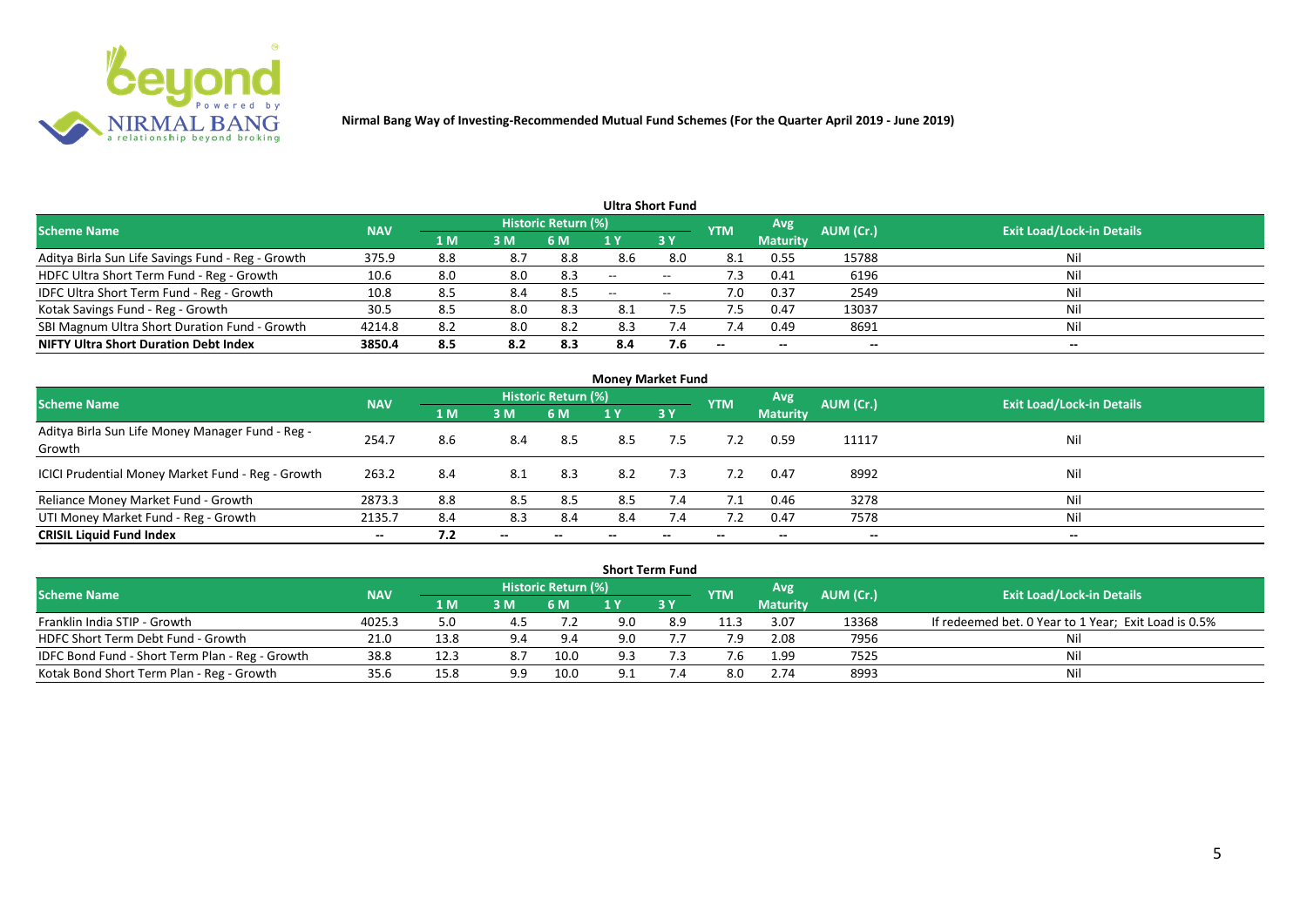

|                                              |            |          |         |                     |        | <b>Low Duration Fund</b> |            |                 |           |                                                                         |
|----------------------------------------------|------------|----------|---------|---------------------|--------|--------------------------|------------|-----------------|-----------|-------------------------------------------------------------------------|
| <b>Scheme Name</b>                           | <b>NAV</b> |          |         | Historic Return (%) |        |                          | <b>YTM</b> | Avg             | AUM (Cr.) | <b>Exit Load/Lock-in Details</b>                                        |
|                                              |            | 1 M      | 3M      | 6 M                 |        | 3Y                       |            | <b>Maturity</b> |           |                                                                         |
| DSP Low Duration Fund - Reg - Growth         | 13.6       | $-8.9$   | 0.3     | -4.5                | 6.3    | 6.8                      | 7.6        | 0.80            | 2601      | Nil                                                                     |
| Franklin India Low Duration Fund - Growth    | 21.9       | 2.5      | 4.9     | 7.5                 | 8.4    | 8.6                      | 10.9       | 1.09            | 6920      | If redeemed bet. 0 Months to 3 Months; Exit Load is 0.5%                |
| <b>IDFC Low Duration Fund - Reg - Growth</b> | 26.9       |          | 8.3     | 8.5                 | 8.3    | ∴6                       | 7.3        | 0.80            | 3571      | Nil                                                                     |
|                                              |            |          |         |                     |        |                          |            |                 |           | If redeemed bet. 0 Month to 3 Month; Exit Load is 3%, If redeemed       |
| UTI Treasury Advantage Fund - Reg - Growth   | 2323.0     | $-121.2$ | $-37.8$ | $-15.7$             | $-4.2$ | 3.4                      | 9.6        | 1.22            |           | 3048 bet. 3 Month to 6 Month; Exit Load is 2%, If redeemed bet. 6 Month |
|                                              |            |          |         |                     |        |                          |            |                 |           | to 1 Year; Exit Load is 1%                                              |
|                                              |            |          |         |                     |        |                          |            |                 |           |                                                                         |

| <b>Banking &amp; PSU Bond Funds</b>            |            |      |         |                            |      |      |            |                 |           |                                  |  |  |  |
|------------------------------------------------|------------|------|---------|----------------------------|------|------|------------|-----------------|-----------|----------------------------------|--|--|--|
| <b>Scheme Name</b>                             | <b>NAV</b> |      |         | <b>Historic Return (%)</b> |      |      | <b>YTM</b> | Avg             | AUM (Cr.) | <b>Exit Load/Lock-in Details</b> |  |  |  |
|                                                |            | 1 M  | 3M      | 6 M                        |      | 73 Y |            | <b>Maturity</b> |           |                                  |  |  |  |
| HDFC Banking and PSU Debt Fund - Reg - Growth  | 15.3       | 14.9 | 10.1    | 10.2                       |      |      | 8.3        | 2.68            | 3123      | Nil                              |  |  |  |
| Kotak Banking and PSU Debt Fund - Reg - Growth | 43.4       | 22.3 | 13.2    | 11.6                       | 10.4 | 8.2  |            | 4.61            | 1617      | Nil                              |  |  |  |
| UTI Banking & PSU Debt Fund - Reg - Growth     | 14.4       | 22.1 | $-13.5$ | $-7.4$                     | 0.4  |      |            | 4.36            |           | Nil                              |  |  |  |

| <b>Corporate Bond Funds</b>                 |            |      |     |                            |      |     |            |                 |           |                                  |  |  |  |  |
|---------------------------------------------|------------|------|-----|----------------------------|------|-----|------------|-----------------|-----------|----------------------------------|--|--|--|--|
| <b>Scheme Name</b>                          | <b>NAV</b> |      |     | <b>Historic Return (%)</b> |      |     | <b>YTM</b> | Avg             | AUM (Cr.) | <b>Exit Load/Lock-in Details</b> |  |  |  |  |
|                                             |            | 1 M. | 3 M | 6 M                        |      | 3 Y |            | <b>Maturity</b> |           |                                  |  |  |  |  |
| Franklin India Corporate Debt Fund - Growth | 67.9       |      |     | 11.0                       | 10.7 | 9.0 | 10.1       | 4.43            | 870       | Nil                              |  |  |  |  |
| HDFC Corporate Bond Fund - Growth           | 21.3       | 19.6 |     | 11.6                       | 10.3 |     |            | 3.89            | 12321     | Nil                              |  |  |  |  |
| Kotak Corporate Bond Fund - Std - Growth    | 2520.4     | 11.3 | 9.6 | 9.8                        | 9.0  | 8.Z |            | 1.60            | 2037      | Nil                              |  |  |  |  |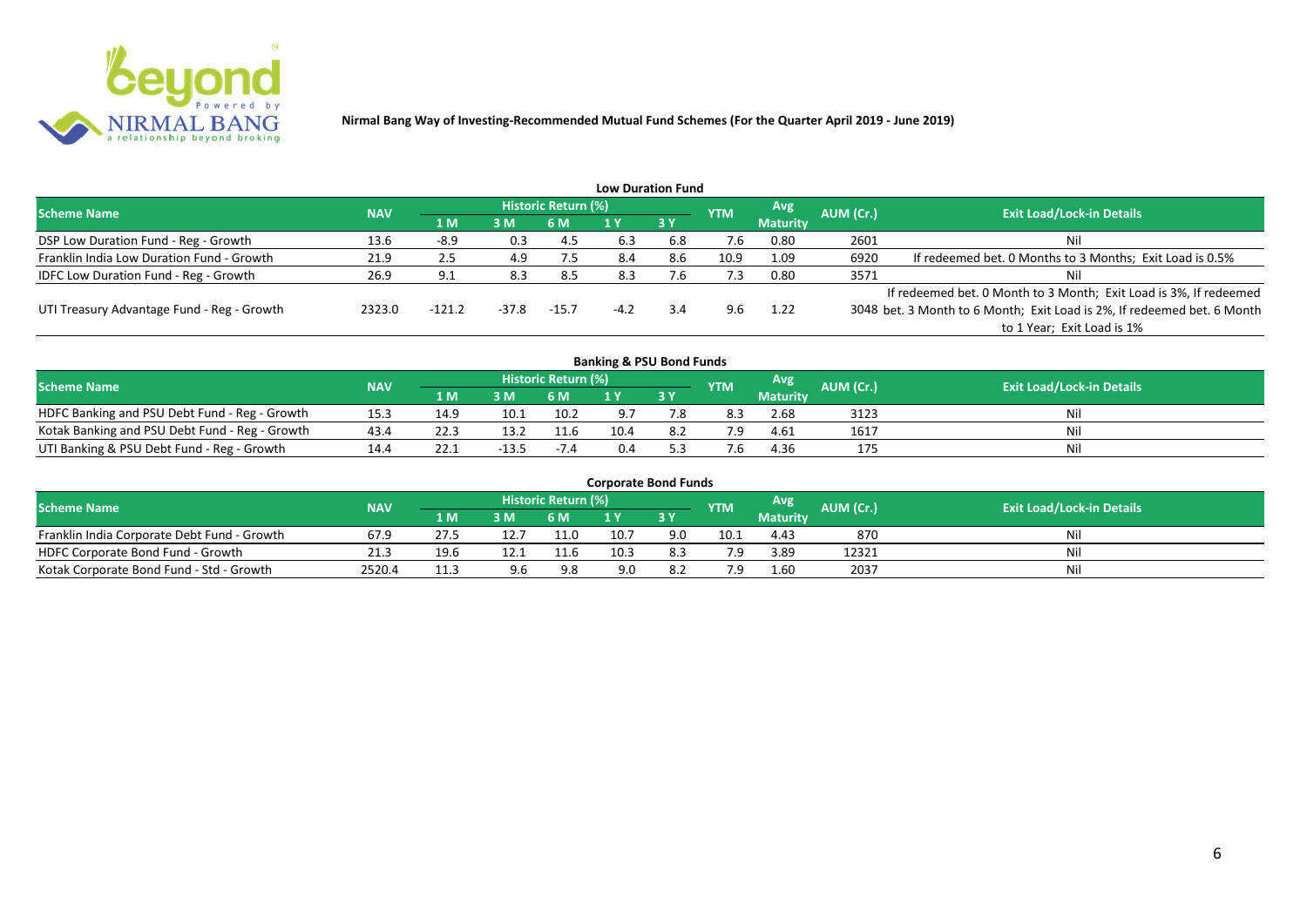

|                                           |            |        |        |                     |     | <b>Credit Risk Funds</b> |            |                 |           |                                                                       |
|-------------------------------------------|------------|--------|--------|---------------------|-----|--------------------------|------------|-----------------|-----------|-----------------------------------------------------------------------|
| <b>Scheme Name</b>                        | <b>NAV</b> |        |        | Historic Return (%) |     |                          | <b>YTM</b> | Avg.            | AUM (Cr.) | <b>Exit Load/Lock-in Details</b>                                      |
|                                           |            | 1 M    | 3M     | 6 M                 |     | 3 Y                      |            | <b>Maturity</b> |           |                                                                       |
|                                           |            |        |        |                     |     |                          |            |                 |           | If redeemed bet. 0 Month to 12 Month; Exit Load is 3%, If             |
| Franklin India Credit Risk Fund - Growth  | 19.6       | $-0.9$ | 1.4    | 5.2                 | 7.7 | 8.2                      | 11.1       | 3.41            |           | 7125 redeemed bet. 12 Month to 24 Month; Exit Load is 2%, If redeemed |
|                                           |            |        |        |                     |     |                          |            |                 |           | bet. 24 Month to 36 Month; Exit Load is 1%                            |
| HDFC Credit Risk Debt Fund - Reg - Growth | 15.5       | 12.4   | 8.9    | 8.3                 | 8.0 | 7.5                      | 9.8        | 2.50            | 15416     | If redeemed bet. 0 Month to 12 Month; Exit Load is 1%, If             |
|                                           |            |        |        |                     |     |                          |            |                 |           | redeemed bet. 12 Month to 18 Month; Exit Load is 0.5%                 |
| Reliance Credit Risk Fund - Growth        | 25.4       | 8.3    | $-4.4$ | 2.1                 | 4.7 | 6.5                      | 11.2       | 1.96            | 8534      | If redeemed bet. 0 Month to 12 Month; Exit Load is 1%                 |
|                                           |            |        |        |                     |     |                          |            |                 |           | If redeemed bet. 0 Month to 12 Month; Exit Load is 3%, If             |
| SBI Credit Risk Fund - Growth             | 30.0       | 13.3   | 3.8    | 6.3                 | 7.3 | 7.3                      | 12.1       | 2.11            | 5397      | redeemed bet. 12 Month to 24 Month; Exit Load is 1.5%, If             |
|                                           |            |        |        |                     |     |                          |            |                 |           | redeemed bet. 24 Month to 36 Month; Exit Load is 0.75%                |

| <b>Dynamic Bond Fund</b>                        |            |       |       |                          |      |           |            |                          |           |                                                         |  |  |  |  |
|-------------------------------------------------|------------|-------|-------|--------------------------|------|-----------|------------|--------------------------|-----------|---------------------------------------------------------|--|--|--|--|
| <b>Scheme Name</b>                              | <b>NAV</b> |       |       | Historic Return (%)      |      |           | <b>YTM</b> | Avg                      | AUM (Cr.) | <b>Exit Load/Lock-in Details</b>                        |  |  |  |  |
|                                                 |            | 1 M   | 3 M   | 6 M                      |      | <b>3Y</b> |            | <b>Maturity</b>          |           |                                                         |  |  |  |  |
| Axis Dynamic Bond Fund - Growth                 | 19.6       | 34.2  | 17.7  | 12.1                     | 11.8 |           | 8.2        | 7.90                     | 135       | Νi                                                      |  |  |  |  |
| ICICI Prudential All Seasons Bond Fund - Growth | 23.8       | 22.7  | 13.9  | 10.4                     |      |           | 8.8        | 4.70                     | 2707      | If redeemed bet. 0 Month to 1 Month; Exit Load is 0.25% |  |  |  |  |
| IDFC D B F - Reg - Growth (Re-Launched)         | 23.2       | 40.5  | 19.4  | 12.2                     | 13.0 | 8.6       | 7.7        | 7.43                     | 1962      |                                                         |  |  |  |  |
| Kotak Dynamic Bond Fund - Reg - Growth          | 25.3       | 32.7  | 16.6  | 13.3                     | 12.8 | 9.3       | 8.3        | 6.02                     | 641       | Νi                                                      |  |  |  |  |
| CRISIL Corporate Bond Composite Index*          | $- -$      | $- -$ | $- -$ | $\overline{\phantom{m}}$ |      | $- -$     |            | $\overline{\phantom{a}}$ | $- -$     | $-$                                                     |  |  |  |  |

|                                                 |            |      |      |                     |      | <b>Gilt Funds</b> |            |                 |           |                                                     |
|-------------------------------------------------|------------|------|------|---------------------|------|-------------------|------------|-----------------|-----------|-----------------------------------------------------|
| <b>Scheme Name</b>                              | <b>NAV</b> |      |      | Historic Return (%) |      |                   | <b>YTM</b> | <b>Avg</b>      | AUM (Cr.) | <b>Exit Load/Lock-in Details</b>                    |
|                                                 |            | 2 M. | 3M   | 6 M                 | 1 Y  | <b>3Y</b>         |            | <b>Maturity</b> |           |                                                     |
| IDFC G Sec Fund - Invt Plan - Reg - Growth (Re- | 23.4       | 45.6 | 24.4 |                     |      | 9.5               |            | 7.99            | 372       |                                                     |
| launched)                                       |            |      |      | 15.1                | 15.6 |                   |            |                 |           | Nil                                                 |
| Reliance Gilt Securities Fund - Growth          | 26.2       | 46.9 | 24.7 | 14.8                | 15.0 | 10.3              | 7.4        | 9.37            | 975       | If redeemed bet. 0 Day to 7 Day; Exit Load is 0.25% |
| UTI Gilt Fund - Growth                          | 43.1       | 50.1 | 24.9 | 14.4                | 12.9 | 10.3              | 7.5        | 10.49           | 511       | Nil                                                 |